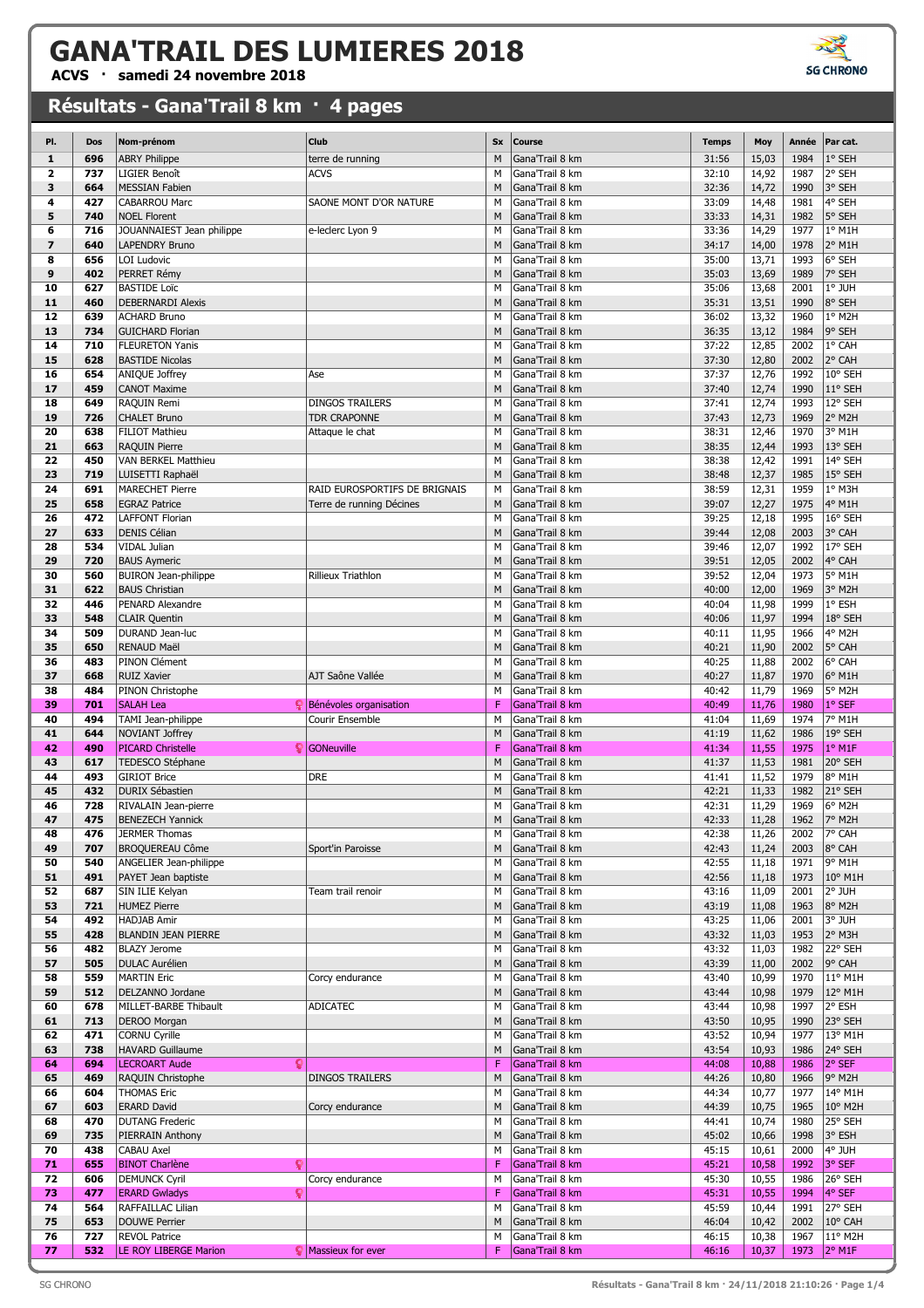| PI.        | Dos        | Nom-prénom                                      | Club                          | <b>Sx</b> | <b>Course</b>                      | <b>Temps</b>   | Moy          | Année        | Par cat.           |
|------------|------------|-------------------------------------------------|-------------------------------|-----------|------------------------------------|----------------|--------------|--------------|--------------------|
| 78         | 401        | <b>GIGLEUX Thomas</b>                           | Sport'in Paroisse             | М         | Gana'Trail 8 km                    | 46:17          | 10,37        | 1982         | 28° SEH            |
| 79         | 689        | <b>PEGUET Laurence</b>                          | Courir Ensemble               | F         | Gana'Trail 8 km                    | 46:20          | 10,36        | 1972         | 3° M1F             |
| 80         | 585        | <b>FRAU Antonio</b>                             |                               | M         | Gana'Trail 8 km                    | 46:20          | 10,36        | 1959         | 3° M3H             |
| 81         | 661        | VIAROUGE Jean-gerald                            |                               | M         | Gana'Trail 8 km                    | 46:22          | 10,35        | 1962         | 12° M2H            |
| 82         | 722        | <b>DAMRELL Freya</b>                            |                               | F         | Gana'Trail 8 km                    | 46:31          | 10,32        | 1987         | 5° SEF             |
| 83         | 616        | <b>RENAUD Pauline</b>                           |                               | F         | Gana'Trail 8 km                    | 46:38          | 10,29        | 1984         | 6° SEF             |
| 84         | 733        | <b>RUIZ Nathalie</b>                            | <b>Dombes Running Evasion</b> | F         | Gana'Trail 8 km                    | 46:39          | 10,29        | 1973         | 4° M1F             |
| 85         | 442        | <b>ARMBRUSTER Pierre</b>                        |                               | M         | Gana'Trail 8 km                    | 46:46          | 10,26        | 1975         | 15° M1H            |
| 86         | 741        | <b>CHAUTY Vincent</b>                           |                               | M         | Gana'Trail 8 km                    | 46:54          | 10,23        | 1980         | 29° SEH            |
| 87         | 524        | <b>FERRIER Sylvain</b>                          | Equipe de Theo                | M         | Gana'Trail 8 km                    | 46:56          | 10,23        | 1981         | 30° SEH            |
| 88         | 688        | <b>BERTRAND Lionel</b>                          |                               | M         | Gana'Trail 8 km                    | 47:00          | 10,21        | 1969         | 13° M2H            |
| 89         | 551        | MELI Jean-françois                              |                               | M         | Gana'Trail 8 km                    | 47:00          | 10,21        | 1977         | 16° M1H            |
| 90         | 684        | SOUCHOTTE Hugo                                  | <b>PCHITT</b>                 | M         | Gana'Trail 8 km                    | 47:11          | 10,17        | 2001         | 5° JUH             |
| 91         | 523        | PROVILLARD Vincent                              |                               | M         | Gana'Trail 8 km                    | 47:17          | 10,15        | 1977         | 17° M1H            |
| 92         | 513        | <b>BALLIGAND Lydie</b>                          |                               | F         | Gana'Trail 8 km                    | 47:18          | 10,15        | 1975         | 5° M1F             |
| 93         | 429        | <b>CROZE Sébastien</b>                          | Francky-Vincent               | M         | Gana'Trail 8 km                    | 47:20          | 10,14        | 1975         | 18° M1H            |
| 94         | 462        | <b>CORDEBAS Frederic</b>                        | <b>DINGOS TRAILERS</b>        | M         | Gana'Trail 8 km                    | 47:22          | 10,13        | 1961         | 14° M2H            |
| 95         | 403        | <b>GEHANT Vincent</b>                           |                               | M         | Gana'Trail 8 km                    | 47:28          | 10,11        | 1985         | 31° SEH            |
| 96         | 743        | <b>RENAUDIN Pierre</b>                          |                               | M         | Gana'Trail 8 km                    | 47:32          | 10,10        | 1989         | 32° SEH            |
| 97         | 581        | <b>BADOIL Carole</b>                            | $\mathbf{Q}$ ASM running      | F         | Gana'Trail 8 km                    | 47:47          | 10,05        | 1985         | 7° SEF             |
| 98         | 413        | <b>RAZUREL Mickael</b>                          | <b>Team Coatex</b>            | M         | Gana'Trail 8 km                    | 48:06          | 9,98         | 1974         | 19° M1H            |
| 99         | 732        | <b>BONIN Eric</b>                               | Dombes Running Evasion        | M         | Gana'Trail 8 km                    | 48:07          | 9,98         | 1964         | 15° M2H            |
| 100        | 599        | <b>BARRIERE Cécile</b>                          |                               | F         | Gana'Trail 8 km                    | 48:09          | 9,97         | 1979         | 6° M1F             |
| 101        | 453        | RODRIGUEZ-DELSIGNORE Camille                    | s/I val de saone athletisme   | F         | Gana'Trail 8 km                    | 48:10          | 9,97         | 2002         | 1° CAF             |
| 102        | 417        | <b>MARTIN Maelis</b><br>۰                       | <b>CADET</b>                  | F         | Gana'Trail 8 km                    | 48:18          | 9,94         | 2001         | 1° JUF             |
| 103        | 736        | <b>COUILLOUD Bernard</b>                        |                               | M         | Gana'Trail 8 km                    | 48:37          | 9,87         | 1953         | 4° M3H             |
| 104        | 563        | <b>CHEFNEUX Louis</b>                           |                               | M         | Gana'Trail 8 km                    | 48:39          | 9,87         | 2002         | 11° CAH            |
| 105        | 434        | <b>CHARVET Delphine</b>                         | <b>V</b> Team Coatex          | F         | Gana'Trail 8 km                    | 48:45          | 9,85         | 1973         | 7° M1F             |
| 106        | 535        | <b>PRENAT Thibaut</b>                           |                               | M         | Gana'Trail 8 km                    | 48:46          | 9,84         | 1981         | 33° SEH            |
| 107        | 702        | <b>THOMASSET Leopold</b>                        | TEAM TARTIFLETTE              | M         | Gana'Trail 8 km                    | 48:56          | 9,81         | 2002         | 12° CAH            |
| 108        | 468        | <b>PARENT Laurie</b><br>្                       |                               | F         | Gana'Trail 8 km                    | 49:14          | 9,75         | 1984         | 8° SEF             |
| 109        | 672        | <b>PROST Florence</b><br>Q                      |                               | F         | Gana'Trail 8 km                    | 49:15          | 9,75         | 1963         | 1º M2F             |
| 110        | 456        | <b>COTTIN Sylvie</b><br>9                       | <b>Courir Ensemble</b>        | F         | Gana'Trail 8 km                    | 49:15          | 9,75         | 1973         | 8° M1F             |
| 111        | 516        | Q<br><b>ROCHE Elodie</b>                        |                               | F         | Gana'Trail 8 km                    | 49:18          | 9,74         | 1984         | 9° SEF             |
| 112        | 541        | <b>CHOMETON Franck</b>                          |                               | M         | Gana'Trail 8 km                    | 49:19          | 9,73         | 1973         | 20° M1H            |
| 113        | 515        | <b>MARTIN Liliane</b><br>Ω                      |                               | F         | Gana'Trail 8 km                    | 49:22          | 9,72         | 1965         | 2° M2F             |
| 114        | 744        | VAN HOOF Stephane                               |                               | M         | Gana'Trail 8 km                    | 49:23          | 9,72         | 1975         | 21° M1H            |
| 115        | 156        | <b>RAVELLA Noemie</b><br>Q                      |                               | F         | Gana'Trail 8 km                    | 49:30          | 9,70         | 1986         | 10° SEF            |
| 116        | 451        | SEVE Jean philippe                              |                               | M         | Gana'Trail 8 km                    | 49:46          | 9,65         | 1968         | 16° M2H            |
| 117        | 711        | CIMA-SANDER Christophe                          |                               | M         | Gana'Trail 8 km                    | 49:58          | 9,61         | 1971         | 22° M1H            |
| 118        | 679        | <b>DELOMIER Clara</b>                           |                               | F         | Gana'Trail 8 km                    | 49:59          | 9,60         | 1997         | 1° ESF             |
| 119        | 521        | <b>BOLZE Sebastien</b>                          | <b>BOLZYFLAFLA</b>            | M         | Gana'Trail 8 km                    | 50:03          | 9,59         | 1972         | 23° M1H            |
| 120        | 708        | DUPERRET Jean-charles                           | Corcy endurance               | M         | Gana'Trail 8 km                    | 50:04          | 9,59         | 1961         | 17° M2H            |
| 121        | 565        | <b>LEROUVILLOIS Julie</b>                       |                               | F         | Gana'Trail 8 km                    | 50:04          | 9,59         | 1992         | 11° SEF            |
| 122        | 558        | <b>NEUMANN Camille</b>                          | Terre de running              | F         | Gana'Trail 8 km                    | 50:09          | 9,57         | 1993         | 12° SEF            |
| 123        | 557<br>703 | <b>FLORIT Laurent</b>                           | terre de running              | M         | Gana'Trail 8 km                    | 50:16          | 9,55         | 1988         | 34° SEH            |
| 124        |            | <b>THOMASSET Baptiste</b>                       | TEAM TARTIFLETTE              | М         | Gana'Trail 8 km                    | 50:17          | 9,55         | 2002         | 13° CAH            |
| 125<br>126 | 619<br>602 | <b>DUTANG Stephane</b>                          |                               | M         | Gana'Trail 8 km<br>Gana'Trail 8 km | 50:21          | 9,53         | 1988<br>1966 | 35° SEH<br>18° M2H |
| 127        | 466        | VILLARD Frédéric<br><b>VIALLE Marjorie</b><br>Q |                               | М<br>F    | Gana'Trail 8 km                    | 50:28<br>50:29 | 9,51<br>9,51 | 1981         | 13° SEF            |
| 128        | 590        | <b>DEVRIEUX Cecile</b>                          | <b>E</b> ASC MIONNAY          | F         | Gana'Trail 8 km                    | 50:30          | 9,50         | 1975         | 9° M1F             |
| 129        | 569        | <b>JULIEN Mathieu</b>                           |                               | M         | Gana'Trail 8 km                    | 50:30          | 9,50         | 1992         | 36° SEH            |
| 130        | 623        | <b>ROUSSET Patricia</b>                         | $\bigcirc$ ASC MIONNAY        | F         | Gana'Trail 8 km                    | 50:40          | 9,47         | 1971         | 10° M1F            |
| 131        | 570        | <b>JEAY Emmanuel</b>                            |                               | M         | Gana'Trail 8 km                    | 50:41          | 9,47         | 1987         | 37° SEH            |
| 132        | 539        | LAURIA Sebastien                                |                               | M         | Gana'Trail 8 km                    | 50:42          | 9,47         | 1976         | 24° M1H            |
| 133        | 407        | <b>KWIECIAK Thierry</b>                         |                               | M         | Gana'Trail 8 km                    | 50:42          | 9,47         | 1974         | 25° M1H            |
| 134        | 706        | <b>BANASZAK Virginie</b><br>ç                   |                               | F         | Gana'Trail 8 km                    | 50:56          | 9,42         | 1978         | 11° M1F            |
| 135        | 506        | Q<br><b>MOISSONNIER Julie</b>                   |                               | F         | Gana'Trail 8 km                    | 50:56          | 9,42         | 1996         | 14° SEF            |
| 136        | 452        | <b>FESCHET Marilyn</b>                          |                               | F         | Gana'Trail 8 km                    | 51:01          | 9,41         | 1975         | 12° M1F            |
| 137        | 554        | ۰<br><b>CHARLES Amélie</b>                      |                               | F         | Gana'Trail 8 km                    | 51:13          | 9,37         | 1986         | 15° SEF            |
| 138        | 433        | DUBOIS Jean-yves                                |                               | M         | Gana'Trail 8 km                    | 51:14          | 9,37         | 1976         | 26° M1H            |
| 139        | 531        | LE ROY LIBERGE Ugo                              | Massieux for ever             | M         | Gana'Trail 8 km                    | 51:18          | 9,36         | 1973         | 27° M1H            |
| 140        | 555        | LARROUMET Charles                               |                               | M         | Gana'Trail 8 km                    | 51:25          | 9,34         | 1977         | 28° M1H            |
| 141        | 600        | <b>UNDREINER Clara</b><br>Q.                    |                               | F         | Gana'Trail 8 km                    | 51:29          | 9,32         | 2001         | 2° JUF             |
| 142        | 625        | <b>GALLONE Serge</b>                            | ASC MIONNAY                   | M         | Gana'Trail 8 km                    | 51:31          | 9,32         | 1949         | 1° M4H             |
| 143        | 662        | <b>ROUSSET Laurine</b>                          |                               | F         | Gana'Trail 8 km                    | 51:31          | 9,32         | 1996         | 16° SEF            |
| 144        | 731        | <b>GUINET Melissandre</b>                       | Terre de running Limonest     | F         | Gana'Trail 8 km                    | 51:40          | 9,29         | 1989         | 17° SEF            |
| 145        | 723        | <b>GALETY Tiffanie</b>                          |                               | F         | Gana'Trail 8 km                    | 51:41          | 9,29         | 1988         | 18° SEF            |
| 146        | 724        | <b>LIARD Anthony</b>                            |                               | M         | Gana'Trail 8 km                    | 51:42          | 9,28         | 1987         | 38° SEH            |
| 147        | 629        | <b>BAILLON Thomas</b>                           |                               | M         | Gana'Trail 8 km                    | 51:47          | 9,27         | 1976         | 29° M1H            |
| 148        | 420        | LE ROY Maureen                                  | <b>Team Coatex</b>            | F         | Gana'Trail 8 km                    | 51:49          | 9,26         | 2000         | 3° JUF             |
| 149        | 480        | <b>MAURIN Alexandre</b>                         | TEAM TOURISTES                | M         | Gana'Trail 8 km                    | 52:05          | 9,22         | 1987         | 39° SEH            |
| 150        | 651        | <b>BOISSAVY Florence</b><br>Ω                   |                               | F         | Gana'Trail 8 km                    | 52:25          | 9,16         | 1977         | 13° M1F            |
| 151        | 652        | <b>BOISSAVY Eric</b>                            |                               | M         | Gana'Trail 8 km                    | 52:26          | 9,15         | 1968         | 19° M2H            |
| 152        | 547        | <b>BOUCHERET ROUX Stephanie</b><br>9            |                               | F         | Gana'Trail 8 km                    | 52:42          | 9,11         | 1974         | 14° M1F            |
| 153        | 695        | Ō<br><b>MALLET Noemie</b>                       |                               | F         | Gana'Trail 8 km                    | 52:44          | 9,10         | 2002         | 2° CAF             |
| 154        | 680        | <b>MARGERIE Céline</b><br>Q.                    | GONeuville                    | F         | Gana'Trail 8 km                    | 52:44          | 9,10         | 1981         | 19° SEF            |
| 155        | 660        | <b>VIAROUGE Isabelle</b><br>Q                   |                               | F         | Gana'Trail 8 km                    | 52:48          | 9,09         | 1967         | 3° M2F             |
| 156        | 621        | DELOY Jean luc                                  |                               | M         | Gana'Trail 8 km                    | 52:53          | 9,08         | 1957         | 5° M3H             |
| 157        | 571        | <b>DECONINCK Ester</b><br>ହ                     |                               | F         | Gana'Trail 8 km                    | 53:03          | 9,05         | 2002         | 3° CAF             |
| 158        | 572        | <b>DECONINCK Christophe</b>                     |                               | M         | Gana'Trail 8 km                    | 53:04          | 9,05         | 1971         | 30° M1H            |
| 159        | 537        | <b>BEL Laurence</b><br>Q                        |                               | F         | Gana'Trail 8 km                    | 53:08          | 9,03         | 1974         | 15° M1F            |
| 160        | 536        | <b>PARANT Sophie</b><br>۰                       | <b>ASC MIONNAY</b>            | F         | Gana'Trail 8 km                    | 53:09          | 9,03         | 1971         | 16° M1F            |
| 161        | 589        | <b>LYONNET Ludovic</b>                          |                               | M         | Gana'Trail 8 km                    | 53:24          | 8,99         | 1970         | 31° M1H            |
| 162        | 497        | MOISSONNIER Quentin                             |                               | М         | Gana'Trail 8 km                    | 53:27          | 8,98         | 1994         | $40^{\circ}$ SEH   |
|            |            |                                                 |                               |           |                                    |                |              |              |                    |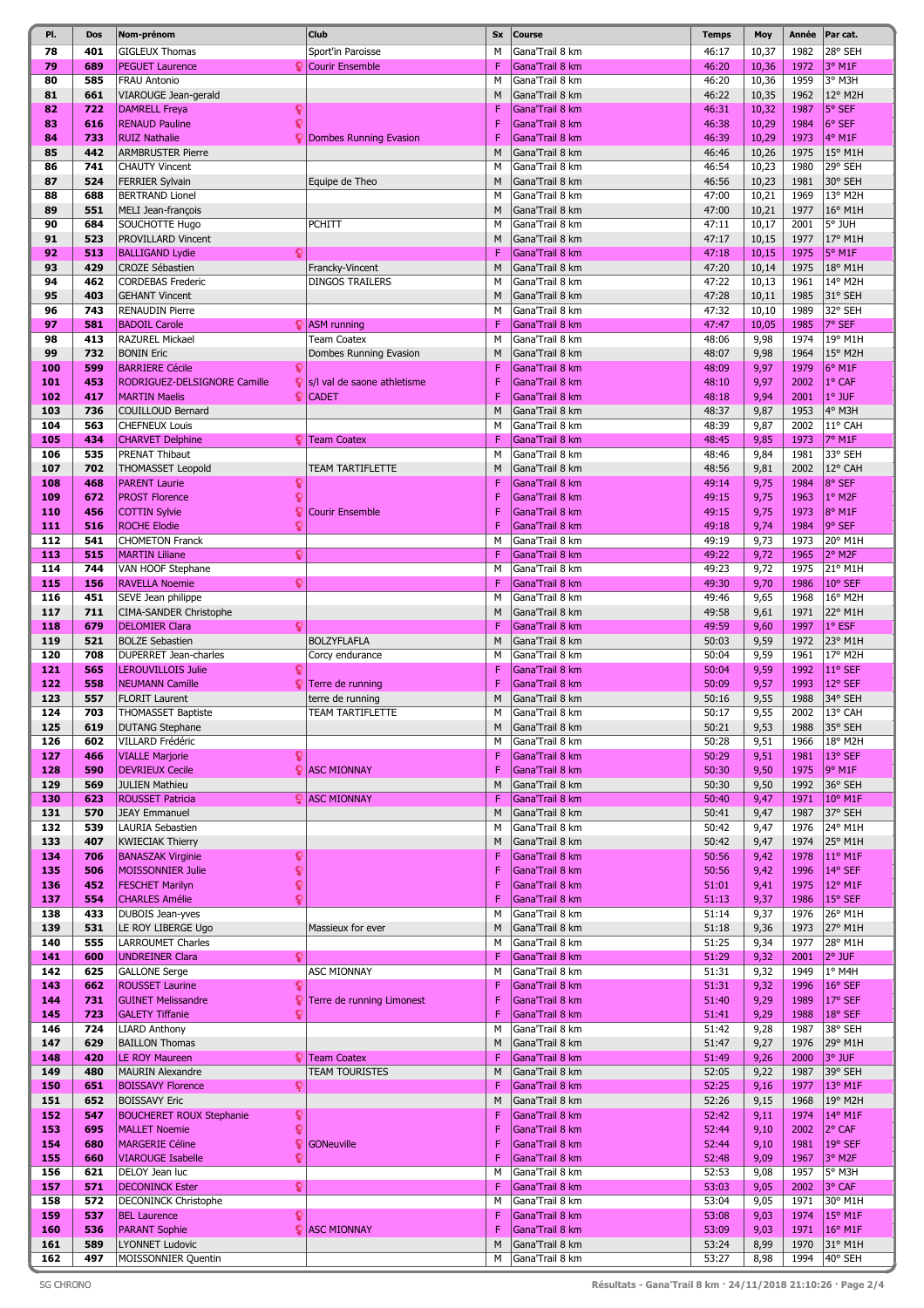| PI.        | Dos        | Nom-prénom                                            | Club                                            | <b>Sx</b> | <b>Course</b>                      | <b>Temps</b>   | Moy          | Année        | Par cat.           |
|------------|------------|-------------------------------------------------------|-------------------------------------------------|-----------|------------------------------------|----------------|--------------|--------------|--------------------|
| 163        | 647        | <b>JARDIN Charlotte</b>                               |                                                 | F         | Gana'Trail 8 km                    | 53:29          | 8,97         | 1984         | 20° SEF            |
| 164        | 646        | <b>EMONOT Pierre</b>                                  |                                                 | M         | Gana'Trail 8 km                    | 53:30          | 8,97         | 1976         | 32° M1H            |
| 165        | 636        | <b>BRUN Marc</b>                                      |                                                 | M         | Gana'Trail 8 km                    | 53:30          | 8,97         | 1964         | 20° M2H            |
| 166        | 714        | <b>SCHMERBER Elise</b>                                | <b>VITEAM TARTIFLETTE</b>                       | F         | Gana'Trail 8 km                    | 53:35          | 8,96         | 2002         | 4° CAF             |
| 167        | 608        | <b>CAMPANT Alain</b>                                  |                                                 | M         | Gana'Trail 8 km                    | 53:36          | 8,96         | 1966         | 21° M2H            |
| 168        | 692        | <b>HAUTIN Fabrice</b>                                 |                                                 | M         | Gana'Trail 8 km                    | 54:06          | 8,87         | 1970         | 33° M1H            |
| 169<br>170 | 499<br>667 | <b>HORTOUL Claudine</b><br>Ω<br><b>DEMICHEL Herve</b> | Pour CHLOE                                      | F<br>M    | Gana'Trail 8 km<br>Gana'Trail 8 km | 54:06<br>54:07 | 8,87<br>8,87 | 1964<br>1970 | 4° M2F<br>34° M1H  |
| 171        | 643        | OTTAVIOLI Tony                                        |                                                 | M         | Gana'Trail 8 km                    | 54:15          | 8,85         | 1991         | 41° SEH            |
| 172        | 594        | <b>JOURDAIN Laurent</b>                               |                                                 | M         | Gana'Trail 8 km                    | 54:19          | 8,84         | 1969         | 22° M2H            |
| 173        | 677        | <b>MATHEVET Cedric</b>                                |                                                 | M         | Gana'Trail 8 km                    | 54:19          | 8,84         | 1974         | 35° M1H            |
| 174        | 481        | <b>POULNOT Aude</b><br>ç                              |                                                 | F         | Gana'Trail 8 km                    | 54:29          | 8,81         | 1978         | 17° M1F            |
| 175        | 693        | <b>BARTHELET Aliénor</b>                              |                                                 | F         | Gana'Trail 8 km                    | 54:46          | 8,76         | 2002         | 5° CAF             |
| 176        | 725        | <b>BINET Martine</b>                                  | <b>Courir Ensemble</b>                          | F         | Gana'Trail 8 km                    | 54:50          | 8,75         | 1954         | 1° M3F             |
| 177        | 504        | <b>LOPEZ-CASTEL Lucile</b>                            | <b>Massieux for ever</b>                        | F         | Gana'Trail 8 km                    | 54:55          | 8,74         | 2002         | 6° CAF             |
| 178        | 530        | <b>MARTIN Malgorzata</b>                              |                                                 | F         | Gana'Trail 8 km                    | 54:56          | 8,74         | 1972         | 18° M1F            |
| 179        | 445        | <b>MURCIA Cathy</b>                                   |                                                 | F         | Gana'Trail 8 km                    | 54:57          | 8,74         | 1972         | 19° M1F            |
| 180        | 574        | <b>USSEGLIO Manon</b><br>ç                            | AS IBM                                          | F         | Gana'Trail 8 km                    | 54:58          | 8,73         | 1971         | 20° M1F            |
| 181        | 587        | <b>ROUX Raphael</b>                                   |                                                 | M         | Gana'Trail 8 km                    | 54:59          | 8,73         | 1988         | 42° SEH            |
| 182        | 447        | <b>GUILLERMIN Amelie</b><br>្                         |                                                 | F         | Gana'Trail 8 km                    | 55:00          | 8,73         | 1983         | 21° SEF            |
| 183        | 580        | Q<br><b>TROTTET Isabelle</b>                          | <b>EES</b>                                      | F         | Gana'Trail 8 km                    | 55:01          | 8,72         | 1972         | 21° M1F            |
| 184        | 588        | PERNEY Déborah                                        |                                                 | F         | Gana'Trail 8 km                    | 55:04          | 8,72         | 1984         | 22° SEF            |
| 185        | 573        | <b>DEBRION Xavier</b>                                 | AS IBM                                          | M         | Gana'Trail 8 km                    | 55:05          | 8,71         | 1967         | 23° M2H            |
| 186        | 657        | <b>BERAT Béatrice</b>                                 | Dombes Running Evasion                          | F         | Gana'Trail 8 km                    | 55:07          | 8,71         | 1967         | 5° M2F             |
| 187        | 542        | <b>MARTIN Yanis</b>                                   |                                                 | M         | Gana'Trail 8 km                    | 55:08          | 8,71         | 1972         | 36° M1H            |
| 188<br>189 | 730        | <b>MESSANA Rozenn</b>                                 | <b>P</b> Beautiful Sisters<br>$\bigcirc$ AS IBM | F<br>F    | Gana'Trail 8 km                    | 55:10          | 8,70         | 1984         | 23° SEF<br>6° M2F  |
| 190        | 576<br>575 | <b>TARDY Helene</b><br><b>JANODY Andre</b>            | AS IBM                                          | M         | Gana'Trail 8 km<br>Gana'Trail 8 km | 55:10<br>55:10 | 8,70<br>8,70 | 1960<br>1958 | 6° M3H             |
| 191        | 659        | <b>MAGINIER Julia</b>                                 | C Dombes Running Evasion                        | F         | Gana'Trail 8 km                    | 55:11          | 8,70         | 1979         | 22° M1F            |
| 192        | 544        | <b>COLOMBAT Emmanuelle</b><br>g                       | <b>Courir Ensemble</b>                          | F         | Gana'Trail 8 km                    | 55:16          | 8,69         | 1968         | 7° M2F             |
| 193        | 546        | <b>BAYARD Annie</b>                                   | <b>Courir Ensemble</b>                          | F         | Gana'Trail 8 km                    | 55:16          | 8,69         | 1977         | 23° M1F            |
| 194        | 631        | <b>BRES</b> Charlotte                                 |                                                 | F         | Gana'Trail 8 km                    | 55:24          | 8,66         | 1989         | 24° SEF            |
| 195        | 630        | <b>BARBET Gilles</b>                                  |                                                 | M         | Gana'Trail 8 km                    | 55:25          | 8,66         | 1965         | 24° M2H            |
| 196        | 704        | ହ<br><b>JACON Anne-lise</b>                           |                                                 | F         | Gana'Trail 8 km                    | 55:26          | 8,66         | 1988         | 25° SEF            |
| 197        | 712        | <b>ETIENNE Simon</b>                                  |                                                 | M         | Gana'Trail 8 km                    | 55:30          | 8,65         | 1987         | 43° SEH            |
| 198        | 700        | <b>GRANJON Gaspard</b>                                |                                                 | М         | Gana'Trail 8 km                    | 55:36          | 8,63         | 1989         | 44° SEH            |
| 199        | 449        | <b>GUITON Aurelie</b><br>Q                            | <b>CROSS DE LA ROSE</b>                         | F         | Gana'Trail 8 km                    | 55:43          | 8,62         | 1981         | 26° SEF            |
| 200        | 463        | <b>RAOUX Céline</b><br>ç                              | CROSS DE LA ROSE                                | F         | Gana'Trail 8 km                    | 55:43          | 8,62         | 1982         | 27° SEF            |
| 201        | 686        | <b>DUPLAN Anais</b><br>ç                              |                                                 | F         | Gana'Trail 8 km                    | 55:50          | 8,60         | 1994         | 28° SEF            |
| 202        | 435        | <b>USUBELLI Mateo</b>                                 |                                                 | M         | Gana'Trail 8 km                    | 55:56          | 8,58         | 2003         | 14° CAH            |
| 203        | 607        | <b>PENARD Brigitte</b><br>Q                           |                                                 | F         | Gana'Trail 8 km                    | 56:03          | 8,56         | 1961         | 8° M2F             |
| 204        | 669        | <b>BROUSSE Veronique</b><br>g                         | <b>AJT Saône Vallée</b>                         | F         | Gana'Trail 8 km                    | 56:06          | 8,56         | 1973         | 24° M1F            |
| 205        | 465        | <b>FERRANDO Chantale</b>                              |                                                 | F         | Gana'Trail 8 km                    | 56:20          | 8,52         | 1964         | 9° M2F             |
| 206        | 598        | <b>GIROUD Anne</b>                                    |                                                 | F         | Gana'Trail 8 km                    | 56:21          | 8,52         | 1980         | 29° SEF            |
| 207        | 615        | Q<br><b>JANVIER Amandine</b>                          |                                                 | F         | Gana'Trail 8 km                    | 56:21          | 8,52         | 1982         | 30° SEF            |
| 208        | 601        | <b>UNDREINER Vincent</b>                              |                                                 | M<br>F    | Gana'Trail 8 km                    | 56:30          | 8,50         | 1971         | 37° M1H            |
| 209<br>210 | 671<br>683 | <b>LARGERIE Marlène</b><br><b>PERRIER Laurent</b>     | Courir Ensemble<br>PCHITT                       | М         | Gana'Trail 8 km<br>Gana'Trail 8 km | 56:33<br>56:35 | 8,49         | 1979<br>1971 | 25° M1F<br>38° M1H |
| 211        | 742        | <b>LAZARO Marine</b><br>ç                             |                                                 | F         | Gana'Trail 8 km                    | 56:38          | 8,48<br>8,48 | 1989         | 31° SEF            |
| 212        | 577        | PRAT Alexandre                                        |                                                 | M         | Gana'Trail 8 km                    | 56:39          | 8,47         | 1977         | 39° M1H            |
| 213        | 416        | Q.<br><b>COMPAGNON Stephanie</b>                      |                                                 | F         | Gana'Trail 8 km                    | 56:44          | 8,46         | 1981         | 32° SEF            |
| 214        | 436        | CABAU Laurent                                         |                                                 | M         | Gana'Trail 8 km                    | 56:49          | 8,45         | 1974         | 40° M1H            |
| 215        | 439        | <b>FOURNIER SADOULET Delphine</b><br>ö                |                                                 | F         | Gana'Trail 8 km                    | 57:00          | 8,42         | 1977         | 26° M1F            |
| 216        | 596        | Q<br><b>GUILLEN Laetitia</b>                          |                                                 | F         | Gana'Trail 8 km                    | 57:00          | 8,42         | 1981         | 33° SEF            |
| 217        | 595        | <b>GUILLEN Nicolas</b>                                |                                                 | M         | Gana'Trail 8 km                    | 57:01          | 8,42         | 1982         | 45° SEH            |
| 218        | 645        | <b>RAYNAL Pierric</b>                                 |                                                 | M         | Gana'Trail 8 km                    | 57:04          | 8,41         | 1991         | 46° SEH            |
| 219        | 611        | <b>CHAPEL Nathalie</b><br>Q                           |                                                 | F         | Gana'Trail 8 km                    | 57:14          | 8,39         | 1965         | 10° M2F            |
| 220        | 519        | <b>BOLZE Margot</b><br>g                              | <b>BOLZYFLAFLA</b>                              | F         | Gana'Trail 8 km                    | 57:31          | 8,35         | 2002         | 7° CAF             |
| 221        | 518        | <b>FLAHAUT Manon</b>                                  | <b>BOLZYFLAFLA</b>                              | F         | Gana'Trail 8 km                    | 57:32          | 8,34         | 2002         | 8° CAF             |
| 222<br>223 | 517<br>681 | <b>FLAHAUT Sophie</b><br>9<br><b>DEROGIS Paul</b>     | <b>BOLZYFLAFLA</b>                              | F<br>M    | Gana'Trail 8 km                    | 57:35          | 8,34         | 1973<br>1999 | 27° M1F<br>4° ESH  |
| 224        | 414        | <b>CANDERLé Florine</b><br>ç                          |                                                 | F         | Gana'Trail 8 km<br>Gana'Trail 8 km | 57:42<br>57:44 | 8,32<br>8,31 | 1979         | 28° M1F            |
| 225        | 634        | ç<br><b>DENIS Manon</b>                               |                                                 | F         | Gana'Trail 8 km                    | 57:54          | 8,29         | 2000         | 4° JUF             |
| 226        | 626        | <b>TETARD Laurence</b><br>ç                           | <b>ASC MIONNAY</b>                              | F         | Gana'Trail 8 km                    | 57:58          | 8,28         | 1970         | 29° M1F            |
| 227        | 597        | <b>DEVRIEUX Geraldine</b>                             | <b>ASC MIONNAY</b>                              | F         | Gana'Trail 8 km                    | 57:58          | 8,28         | 1972         | 30° M1F            |
| 228        | 488        | <b>MORIN Fanny</b><br>ç                               |                                                 | F         | Gana'Trail 8 km                    | 58:36          | 8,19         | 2002         | 9° CAF             |
| 229        | 489        | <b>MARCOUX Fabrice</b>                                |                                                 | M         | Gana'Trail 8 km                    | 58:43          | 8,17         | 1975         | 41° M1H            |
| 230        | 487        | <b>MORIN Carole</b><br>ç                              |                                                 | F         | Gana'Trail 8 km                    | 58:47          | 8,17         | 1975         | 31° M1F            |
| 231        | 455        | ö<br><b>REY Muriel</b>                                |                                                 | F         | Gana'Trail 8 km                    | 58:48          | 8,16         | 1977         | 32° M1F            |
| 232        | 454        | ្<br><b>FAURE Valérie</b>                             |                                                 | F         | Gana'Trail 8 km                    | 58:49          | 8,16         | 1977         | 33° M1F            |
| 233        | 685        | ç<br>FERNANDEZ Andréa                                 |                                                 | F         | Gana'Trail 8 km                    | 58:51          | 8,16         | 2000         | 5° JUF             |
| 234        | 624        | Q<br><b>PARDON Céline</b>                             |                                                 | F         | Gana'Trail 8 km                    | 58:52          | 8,15         | 1981         | 34° SEF            |
| 235        | 474        | <b>COMTE Lea</b><br>g                                 | La futur chalon                                 | F         | Gana'Trail 8 km                    | 58:59          | 8,14         | 1984         | 35° SEF            |
| 236        | 486        | <b>PRIGENT Veronique</b><br>ç                         |                                                 | F         | Gana'Trail 8 km                    | 59:02          | 8,13         | 1966         | 11° M2F            |
| 237        | 612        | Q<br><b>CHALAPHIE Marion</b>                          |                                                 | F         | Gana'Trail 8 km                    | 59:04          | 8,13         | 1985         | 36° SEF            |
| 238<br>239 | 613<br>415 | CHALAPHIE Guillaume<br>Q<br><b>GARACCI Ingrid</b>     |                                                 | M<br>F    | Gana'Trail 8 km<br>Gana'Trail 8 km | 59:04          | 8,13         | 1984<br>1972 | 47° SEH<br>34° M1F |
| 240        | 674        | MEDIAVILLA Jean-michel                                |                                                 | M         | Gana'Trail 8 km                    | 59:11<br>59:16 | 8,11<br>8,10 | 1974         | 42° M1H            |
| 241        | 448        | ç<br><b>CABARROU Chloe</b>                            |                                                 | F         | Gana'Trail 8 km                    | 59:23          | 8,08         | 1979         | 35° M1F            |
| 242        | 441        | Q<br><b>GATHROT-ARMBRUSTER Caroline</b>               |                                                 | F         | Gana'Trail 8 km                    | 59:24          | 8,08         | 1976         | 36° M1F            |
| 243        | 419        | <b>AUJOGUES Marie</b><br>ç                            | Beaujolais Challenge Villié Morogn              | F         | Gana'Trail 8 km                    | 59:25          | 8,08         | 1988         | 37° SEF            |
| 244        | 520        | Q<br><b>BOLZE Stephanie</b>                           | <b>BOLZYFLAFLA</b>                              | F         | Gana'Trail 8 km                    | 59:34          | 8,06         | 1972         | 37° M1F            |
| 245        | 464        | ç<br><b>LABRANCHE Elise</b>                           |                                                 | F         | Gana'Trail 8 km                    | 59:35          | 8,06         | 2001         | 6° JUF             |
| 246        | 511        | ç<br><b>CARNEIN Clothilde</b>                         |                                                 | F         | Gana'Trail 8 km                    | 59:36          | 8,05         | 1997         | 2° ESF             |
| 247        | 461        | <b>CORDEBAS Ariane</b>                                | <b>PINGOS TRAILERS</b>                          | F         | Gana'Trail 8 km                    | 59:37          | 8,05         | 1969         | 12° M2F            |